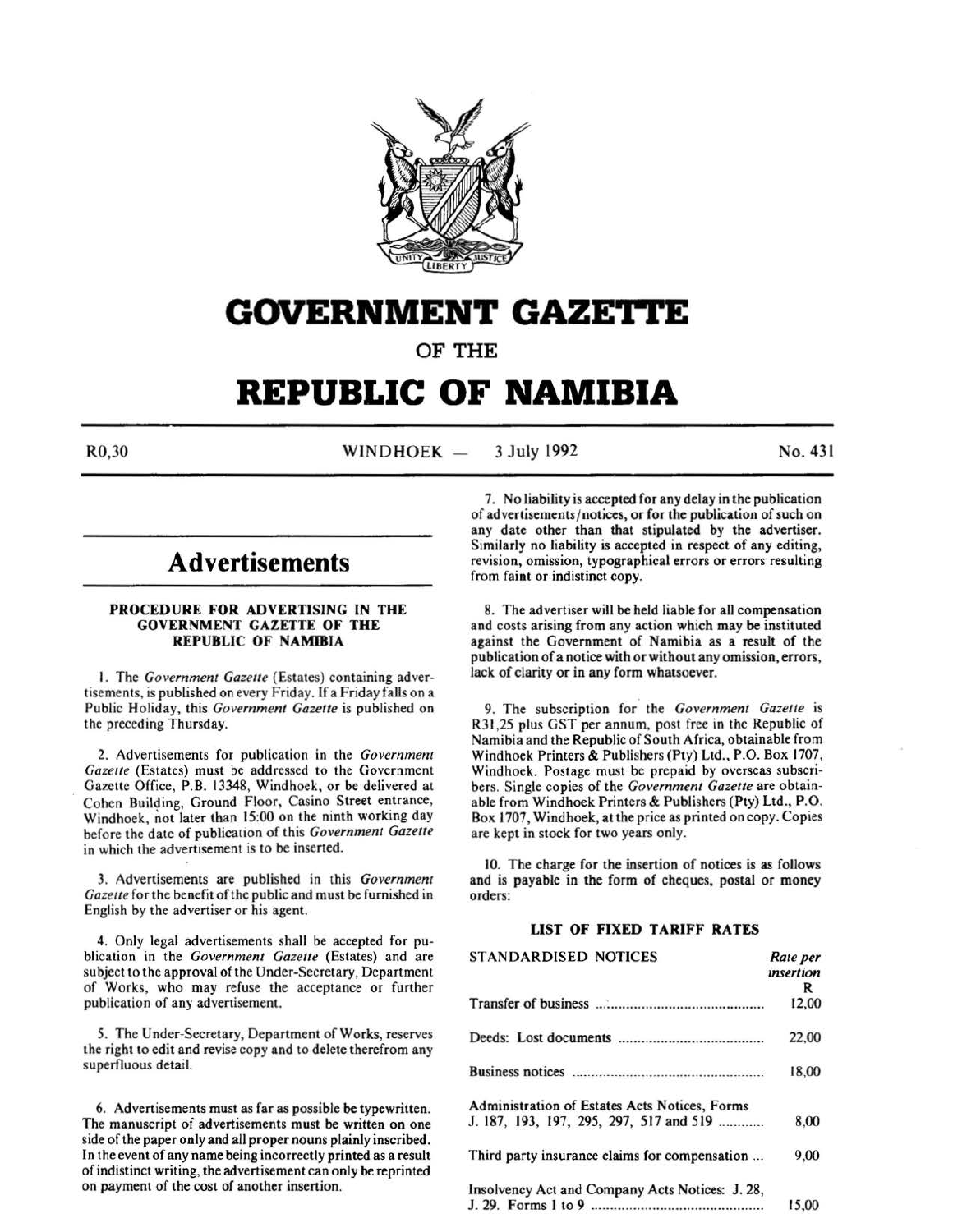| $J.B.$ — Forms 2 and 6 — additional statements<br>according to word count table, added to the basic   |             | Trade marks in Nar                                                                 |
|-------------------------------------------------------------------------------------------------------|-------------|------------------------------------------------------------------------------------|
| traffic.                                                                                              |             | Liquidators' and otl                                                               |
| Change of name (two insertions)                                                                       | 108,00      | <b>SALES IN EXECU</b>                                                              |
| Naturalisation notices (including a reprint for the                                                   | 8,00        | Sales in execution.                                                                |
| Unclaimed moneys - only in the Government<br>Gazette, closing date 15 January (per entry of           |             | Public auctions, sal-<br>Up to $75$ words<br>76 to 250 words                       |
|                                                                                                       | 3,00        | 251 to 350 words                                                                   |
|                                                                                                       | 18,00       | <b>ORDERS OF TH</b>                                                                |
|                                                                                                       | 8.00        | Provisional and fir<br>tions                                                       |
| <b>NON-STANDARDISED NOTICES</b>                                                                       |             | Reduction or chang<br>compromise                                                   |
| Company notices:                                                                                      | $\mathbf R$ | Judical managemen<br>and extensive rule n                                          |
| Short notices: Meetings, resolutions, offers of<br>compromise, conversions of companies, voluntary    |             | Extension of return<br>Supersession and di                                         |
| windings-up, et.: closing of members' registers<br>for transfer and/or declarations of dividends      | 40,00       | 11. The charge fo<br>than the notices me                                           |
| Declaration of dividends with profit statements,                                                      | 90,00       | of R3,00 per cm dou<br>calculated as a cm).                                        |
| Long notices: Transfers, changes in respect of<br>shares or capital, redemptions, resolutions, volun- | 120,00      | 12. No advertiser<br>is prepaid. Cheques.<br>made payable to<br>Works, Private Bag |

|                                                                                                                | 40,00                   |
|----------------------------------------------------------------------------------------------------------------|-------------------------|
| Liquidators' and other appointees' notices                                                                     | 25,00                   |
| SALES IN EXECUTION AND OTHER PUBLIC SALES:                                                                     |                         |
|                                                                                                                | 65,00                   |
| Public auctions, sales and tenders:                                                                            | 22,00<br>54,00<br>82,00 |
| ORDERS OF THE COURT:                                                                                           |                         |
| Provisional and final liquidations or sequestra-<br>tions<br>Reduction or change in capital mergers, offers of | 50,00                   |
|                                                                                                                | 120,00                  |
| Judical managements, curator bonis and similar                                                                 | 120,00<br>15,00         |
| Supersession and discharge of petitions (J. 158)                                                               | 15,00                   |

for the insertion of advertisements other the notice in paragraph 10 is at the rate uble column. (Fractions of a cm must be

ments shall be inserted unless the charge s, drafts, postal or money orders must be the Under-Secretary, Department of g 13348, Windhoek.

#### FORM J 187

#### LIQUIDATION AND DISTRIBUTION ACCOUNTS IN DECEASED ESTATES LYING FOR INSPECTION

In terms of section 35(5) of Act 66 of 1965, notice is hereby given that copies of the liquidation and distribution accounts (first and final, *unless otherwise stated)* in the estates specified below will be open for the inspection of all persons interested therein for a period of 21 days (or shorter or longer if *specially stated)* from the date specified or from the date of publication hereof, whichever may be the later, and at the offices of the Master and Magistrates as stated.

Should no objection thereto be lodged with the Master concerned during the specified period, the executors will proceed to make payments in accordance with the accounts.

S35/91 KRUGER Anna Jacoba, 170322 01 0004 0, Swakopmund. Swakopmund, Windhoek. Bank Windhoek Ltd., (Estate and Trust Department), P.O. Box 15, Windhoek.

82/92 VERMAAK Rudolf Johannes, 390908 01 0020 4, Outjo. Outjo, Windhoek. Bank Windhoek Ltd., (Estate and Trust Department), P.O. Box 15, Windhoek.

141/92 MAARTENS Joseph Johannes Fourie, 191002 01 0005 7, Okahandja. Okahandja, Windhoek. Bank Windhoek Ltd., (Estate and Trust Department), P.O. Box 15, Windhoek.

93/92 VISSER Rijan Hugo, 430811 SO 3200 8, Grootfontein. Lorraine Cecilia Visser. Grootfontein, Windhoek. First National Trust, P.O. Box 448, Windhoek.

156/92 THERON Jacob Philippus Arnoldus, 280102 01 0011 6, Mariental. Helena Louisa Theron. Mariental, Windhoek. First National Trust, P.O. Box 448, Windhoek.

11/91 KRUGER Petrus, 4001190800066, 7S9 Block A, Rehoboth, Namibia. Johanna Kruger, 491006 02 0003 0. Windhoek. Lorentz & Bone, Standard Bank Chambers, Independence Avenue, P.O. Box 8S, Windhoek.

22/92 BEHRENS Otto Alfred, 300127 SO 0810 S, 74 Van Coller Street, Windhoek. Karin Maria Behrens, 300218 01 0010 0. Windhoek. Mrs. K.M. Behrens, c/o P.O. Box 21616, Windhoek.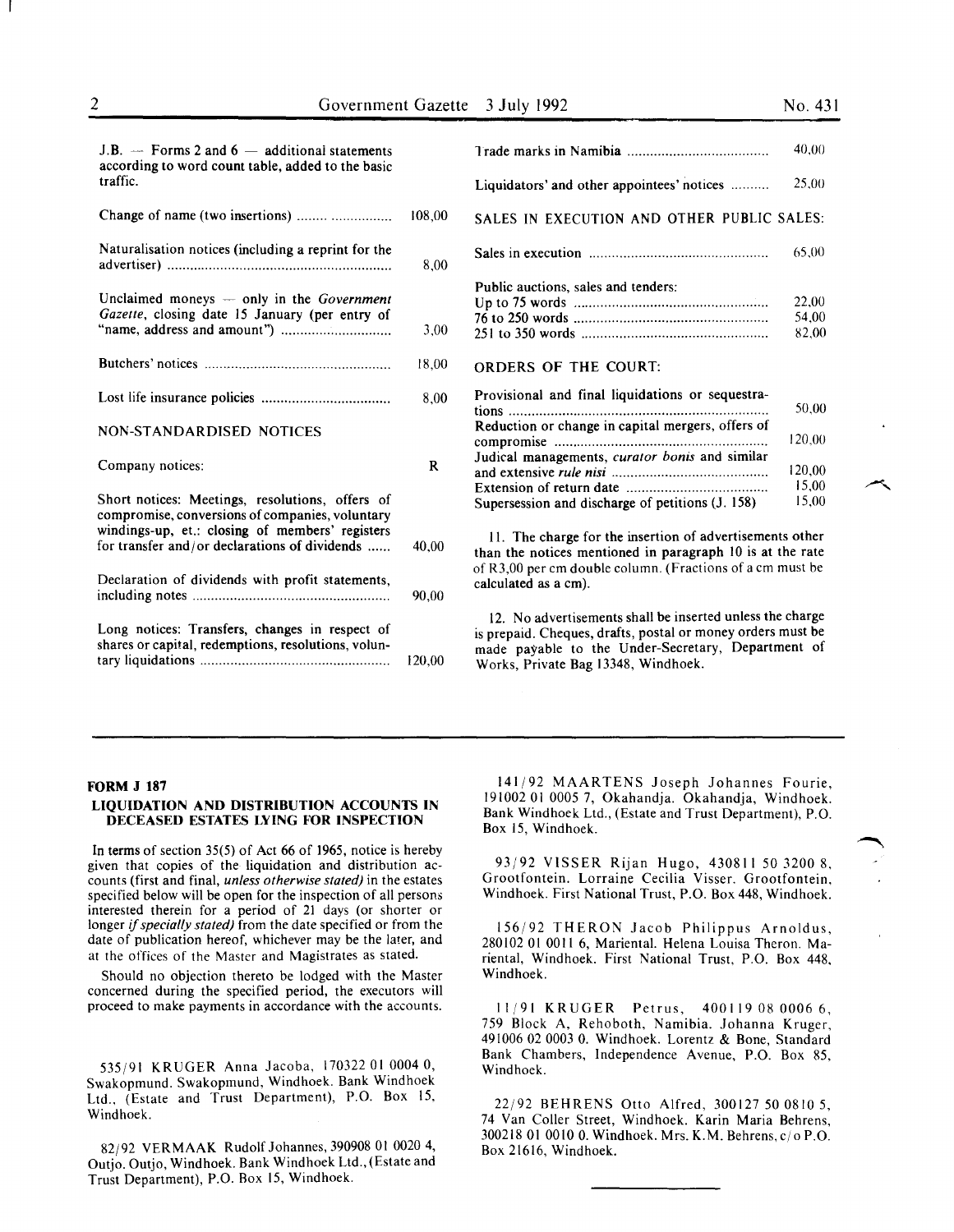#### FORM J 193

#### NOTICE TO CREDITORS IN DECEASED ESTATES

All persons having claims against the estates mentioned below are hereby called upori to lodge their claims with the executors concerned, whithin 30 days (or otherwise as indicated) calculated from the date of publication hereof. The information is given in the following order: Estate number surname and christian names, date of birth, identity number, last address, date of death; surviving spouse's names, surname, date of birth and identity number; name and address of executor or authorised agent, period allowed for lodgement of *claims* if *other than 30 days.* 

278/92 CROESER Hendrik Karel, Windhoek, 2 August 1914, 140802 01 0004 9, Flat No. 14, Jan Jonker Court, Windhoek, 18 June 1992. F.M. Oehl-Trust, P.O. Box 133, Windhoek.

265/92 WOORTMAN Gunther Walther Oscar, Windhoek, 4 August 1928, 280804 50 1400 2, Okahandja, 21 May 1992. Mr. Klaus Nieft, Executor, c/o Keller & Neuhaus Trust Co. (Pty) Ltd., P.O. Box 156, Windhoek.

235/92 BAGOT-SMITH (born Pages-Symes) Edith Maud, Windhoek, 4 November 1910, 101104 01 0008 7, Windhoek, Namibia, I May 1992. Widow. Vander Westhuizen & Greeff, (Agents for the Executor), P.O. Box 47, Otjiwarongo.

236/92 CARSTENS Petrus Abraham, Windhoek, 23 March 1917, 170323 50 2500 2, Usakos, 2 April 1992. Hester Maria Josina Carstens. First National Trust, P.O. Box 448, Windhoek.

260/92 LINNO Daniel Alexander, Windhoek, 18 February 1928, 280218 08 0002 2, Windhoek, 14 April 1992. Johanna Linno. Bank Windhoek Ltd., (Estate and Trust Department), P.O. Box 15, Windhoek.

#### THE ALIENS ACT, 1937

#### NOTICE OF INTENTION OF CHANGE OF SURNAME

I, LINEA PETRUS, residing at Erf 7299, Shandumbala, Katutura and employed as a Cleaner. domestic worker, intend applying to the Minister of Home Affairs for authority under Section 9 of the Aliens Act, 1937, to assume the surname NASHONGWA for the reasons that I've used my sister's name in order to get through schooling. I had to make use of her name because the registration list was full.

I previously bore the names REBEKKA PETRUS.

Any person who objects to my assumption of the said surname of NASHONGWA should as soon as may be lodge his/ her objection in writing with the Magistrate of Windhoek.

L. PETRUS P.O. Box 2682 Windhoek Dated: 27 April 1992 FORM 4

#### LIQUIDATION ACCOUNTS AND PLANS OF DISTRIBUTION OR CONTRIBUTION IN 3EQUESTRATED ESTATES OR COMPANIES BEING WOUND UP

Pursuant to section 108(2) of the Insolvency Act, 1936, section 136(2) of the Companies Act, 1926, and section 406(3) of the Companies Act, 1973, notice is hereby given that the liquidation account and plans of distribution or contribution in the estates or the companies mentioned below will lie open for inspection by creditors or contributories at the offices of the Master and the Magistrates stated therein, for a period of 14 days, or for such a period as stated therein, from the dates mentioned below or from the date of publication hereof, whichever may be the later date.

W16/91 Super Motors (Pty) Ltd., (in Liquidation). First Liquidation and Distribution Account. At the office of the Master of the High Court, Windhoek, for a period of 14 days as from the 3rd July 1992. I.R. McLaren & D.J. Bruni, Joint Liquidators, Investment Trust Co. (Pty) Ltd., P.O. Box 21204, Windhoek.

W14/91 Super Panelbeaters (Pty) Ltd., (in Liquidation). First Liquidation and Distribution Account. At the office of the Master of the High Court, Windhoek, for a period of 14 days as from the 3rd July 1992. I.R. McLaren & D.J. Bruni, Joint Liquidators, Investment Trust Co. (Pty) Ltd., P.O. Box 21204, Windhoek.

# IN THE MAGISTRATE'S COURT FOR THE DISTRICT OF OWAMBO

HELD AT ONDANGWA

CASE NO.: 169/89

In the matter between:

BON MEAT (PTY) LTD.

and

LA NAMIBIA RESTAURANT

Judgement Debtor

Judgement **Creditors** 

# SALE IN EXECUTION

Notice is hereby given that a Sale in Execution will be held at 10:00, on Monday the 22nd day of June 1992, by the Messenger of the Court at the Police Station at Oshakati of the following goods:

Number Sweets Number Alcohol Number Tin Food Number Chairs and Tables One stove One Chip-fryer One Till

TERMS: "Voetstoots" and in cash to the highest bidder.

(Sgd.) J.J. GERTENBACH GERTENBACH & CO. Main Street P.O. Box 259 Tsumeb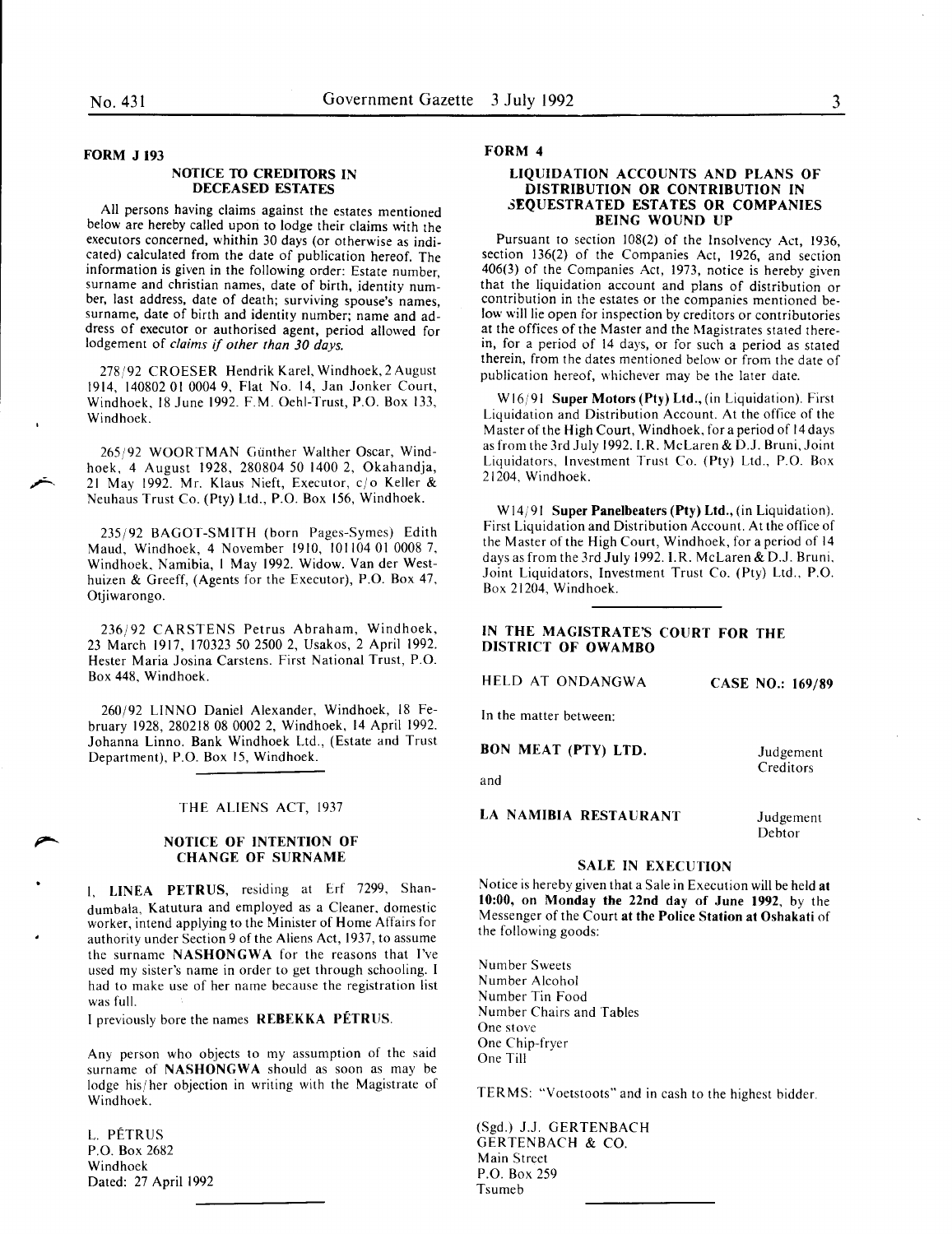#### NOTICE OF SALE

# IN THE MAGISTRATE'S COURT FOR THE DISTRICT OF KEETMANSHOOP

### HELD AT KEETMANSHOOP CASE NO.: 1559/91

In the matter between:

| and | SWA BUILDING SOCIETY | Plaintiff |
|-----|----------------------|-----------|
|     | L.M. STEENKAMP       | Defendant |

#### SALE IN EXECUTION

In the above matter a sale will be held on the 17th of July 1992, at 10:00, at the entrance of the Magistrate's Office, Keetmanshoop, of the following property:

| <b>CERTAIN</b> | Portion A of Erf No. 287;                                         |
|----------------|-------------------------------------------------------------------|
| <b>SITUATE</b> | In the Municipality of Keetmanshoop<br>Registration Division "T": |

EXTENDING 440 square metres.

# CONDITIONS OF SALE:

- I. The sale is subject to the terms and conditions of the Magistrate's Court Act No. 32 of 1944, the property bemg sold "voetstoots" and as it stands and subject to the Conditions of the existing Title Deed.
- 2. One-tenth of the purchase price shall be paid immediately after the property is declared to be sold and the balance of the purchase price together with interest thereon at the rate of 19,5% per annum calculated monthly in advance to be paid against registration of transfer, which shall be given and taken forthwith after the sale.
- 3. The following improvements are on the property (although nothing in this respect is guaranteed):

3-Bedroomed house plus outbuildings.

4. The complete Conditions of Sale will be read out at the time of the sale and may be inspected prior thereto at the offices of the Messenger of the Court, Keetmanshoop and at the offices of Lentin, Botma & Van den Heever.

LENTIN, BOTMA & VAN DEN HEEVER PLAINTIFF'S ATTORNEYS SWABS Building Fenchel Street P.O. Box 38 Keetmanshoop

# IN THE MAGISTRATE'S COURT OF WINDHOEK

|  | HELD AT WINDHOEK |  | <b>CASE NO.: 3912/90</b> |
|--|------------------|--|--------------------------|
|  |                  |  |                          |

In the matter between:

FIRSTCARD and M.M. SACCO Plaintiff Defendant

#### NOTICE OF SALE IN EXECUTION

In execution of a Judgement granted by the above Honourable Court, the following property will be sold by public auction by the Court Messenger for the district of Windhoek on Wednesday, the 15th day of July 1992, at 10:00, at the undermentioned property:

| <b>CERTAIN</b> | Erf No. 2930, Windhoek (Extension<br>$2)$ :                   |
|----------------|---------------------------------------------------------------|
| <b>SITUATE</b> | In the Municipality of Windhoek<br>Registration Division "K"; |

with all improvements thereon.

# CONDITIONS OF SALE:

- I. The Sale is subject to the provisions of the Magistrate's Court Act No. 32 of 1944 as amended, and the property will be sold "voetstoots" according to the existing title deed.
- 2. One-tenth of the purchase price shall be payable immediately after the Sale in cash, the balance together with interest thereon at 30% against transfer, which transfer shall be given without delay.
- 3. With improvements on the property although no warranty is given in this regard.
- 4. The complete Conditions of Sale will be read out at the time of the sale, and may be inspected beforehand at the offices of the Court Messenger and the Plaintiffs attorneys at Windhoek.

(Sgd.) G.S. McCULLOCH FISHER, QUARMBY & PFEIFER ATTORNEYS FOR PLAINTIFF 108 SWABS Building Post Street Windhoek